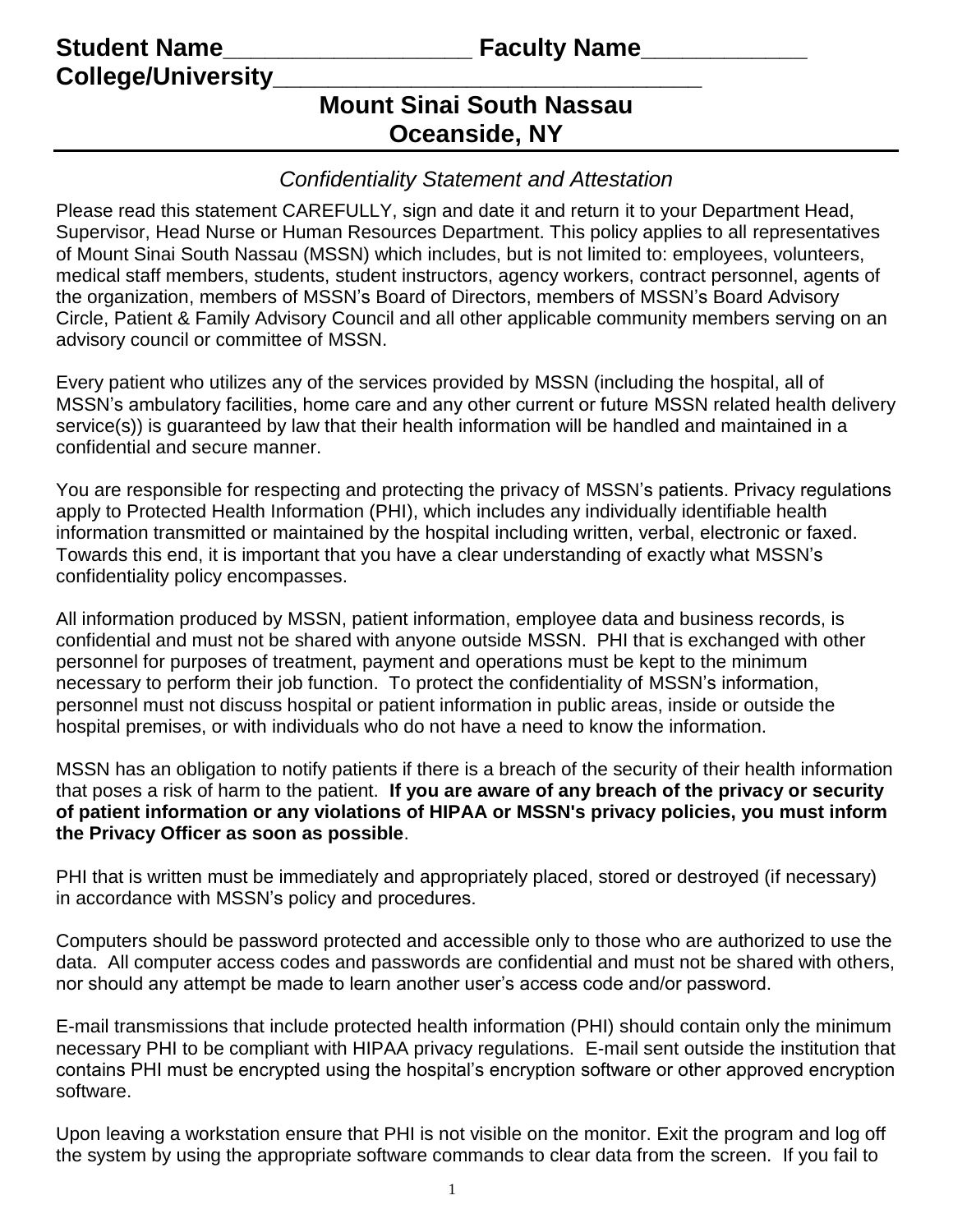log-off and someone uses your log-in to access patient information you will be held responsible. If you are a student instructor, you are responsible for any activity performed in the electronic systems by your students. Failure to log-off is considered reckless disregard and will result in disciplinary action. Disciplinary action can include suspension, termination and/or reporting to any applicable licensing boards.

MSSN data file diskettes and backup tapes should be carefully labeled and stored in secure places. Disposal of data file diskettes and backup tapes must be done through the Information Systems department.

All facsimile (FAX) transmissions should be accompanied by a FAX cover sheet that includes at a minimum: MSSN letterhead with mailing address and telephone number, sender's name and telephone extension, receiving facility and/or person's name and address, number of pages sent (including cover sheet), statement regarding re-disclosure, statement regarding improper receipt and any special instructions to the requestor (an example of a fax coversheet can be found with the Hospital policy "Faxing Protected Health Information OF-ADM-058). Before faxing a document, the employee faxing the information must confirm that the information is being requested by an authorized individual, and follow all MSSN policies and procedures with regard to patient confidentiality and facsimile confirmation receipts, before releasing the information requested. Extraordinary or sensitive information may only be faxed in emergency situations or to comply with the Office of Mental Health (OMH).

A breach of the security of the information system in the hospital is a serious violation of MSSN policy, which can result in disciplinary action including termination.

In addition to the above, all representatives of MSSN, which includes, but is not limited to: employees, volunteers, medical staff members, students, student instructors, agency workers, contract personnel, agents of the organization, members of MSSN's Board of Directors, members of MSSN's Board Advisory Circle, Patient & Family Advisory Council and all other applicable community members serving on an advisory council or committee of MSSN must adhere to the Health Insurance Portability and Accountability Act of 1996 (HIPAA). HIPAA regulates the uses and disclosures of identifiable patient health information and focuses on protecting data and information related to a patient's treatment, medical record, and transactions between health plans and payers. **Failure to adhere to the HIPAA privacy regulations could result in**: the government imposing civil and/or criminal penalties on the individual and or MSSN and disciplinary action up to and including termination by MSSN.

## *ATTESTATION*

I understand that as a representative of MSSN, as defined in § 1, I shall protect as confidential all information regarding the organization, its patients and employees even after I have separated from MSSN. I acknowledge that MSSN has the right to discharge me for failure to keep patient, employee, or MSSN information confidential or for violating this policy.

I have read, understand and agree to adhere to this Confidentiality Statement.

\_\_\_\_\_\_\_\_\_\_\_\_\_\_\_\_\_\_\_\_\_\_\_\_\_\_\_\_\_\_\_\_\_\_\_ \_\_\_\_\_\_\_\_\_\_\_\_\_\_\_\_\_\_\_

\_\_\_\_\_\_\_\_\_\_\_\_\_\_\_\_\_\_\_\_\_\_\_\_\_\_\_\_\_\_\_\_\_\_\_ \_\_\_\_\_\_\_\_\_\_\_\_\_\_\_\_\_\_\_ Name Department/Title

Signature Date **Date** 

Revised 1/2020 Confidentiality Attestation